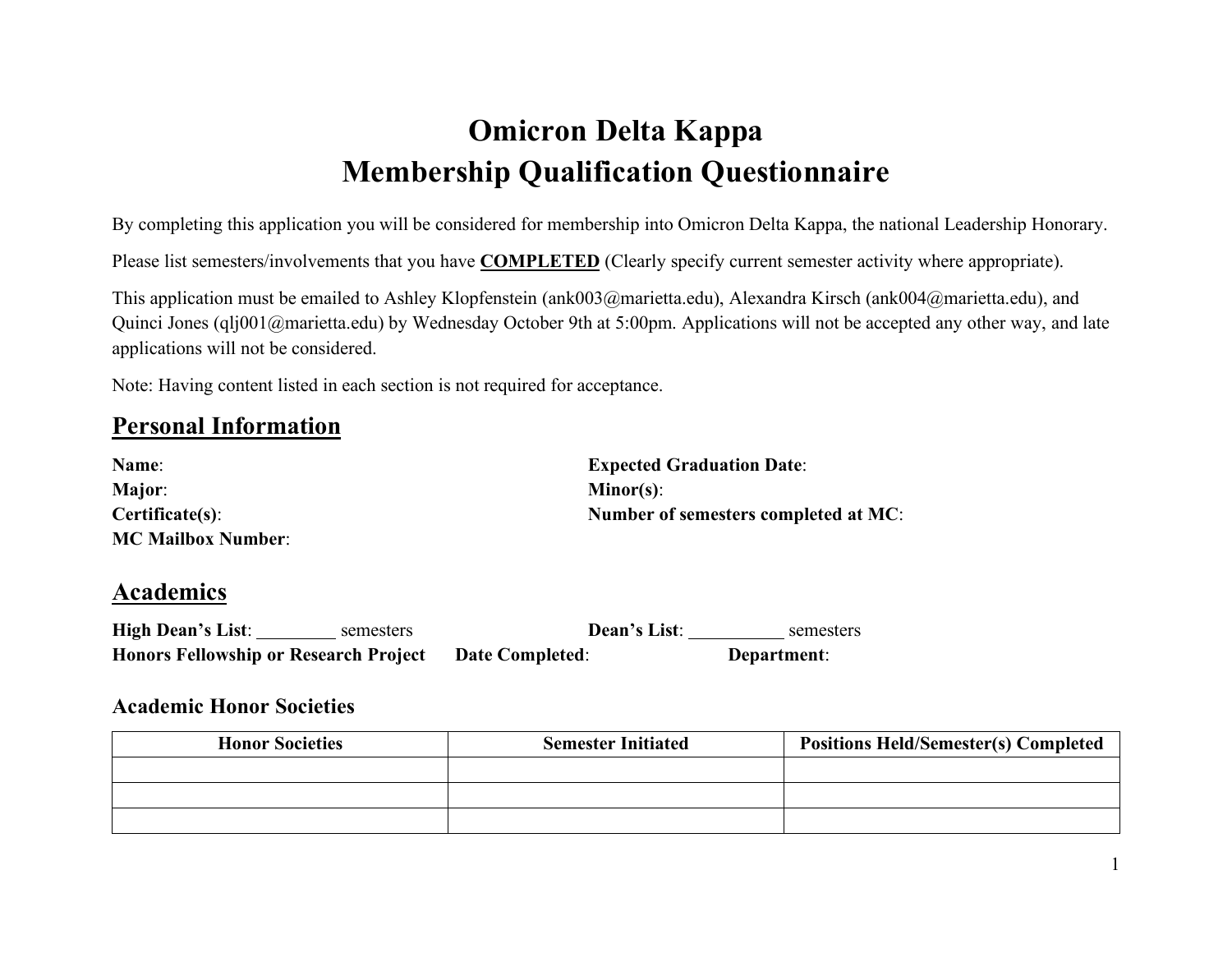#### **Academic Awards**

| <b>Award Name</b> | <b>Award Grantor</b> | <b>Semester Received</b> |
|-------------------|----------------------|--------------------------|
|                   |                      |                          |
|                   |                      |                          |
|                   |                      |                          |
|                   |                      |                          |

### **Other Academic Experiences**

Please indicate your involvement in internships, study-abroad, research projects, 5<sup>th</sup> Street Consulting, etc.

| Involvement | Role | <b>Duration</b> |
|-------------|------|-----------------|
|             |      |                 |
|             |      |                 |
|             |      |                 |
|             |      |                 |

Please list and explain any other academic achievements:

# **Athletics**

| <b>Varsity Sport(s)</b> | <b>Number of Semesters Completed</b> | <b>Number of Letters</b> | <b>Captain/Semester(s) Completed</b> |
|-------------------------|--------------------------------------|--------------------------|--------------------------------------|
|                         |                                      |                          |                                      |
|                         |                                      |                          |                                      |
|                         |                                      |                          |                                      |
|                         |                                      |                          |                                      |

Please list and explain any significant athletic awards you have received: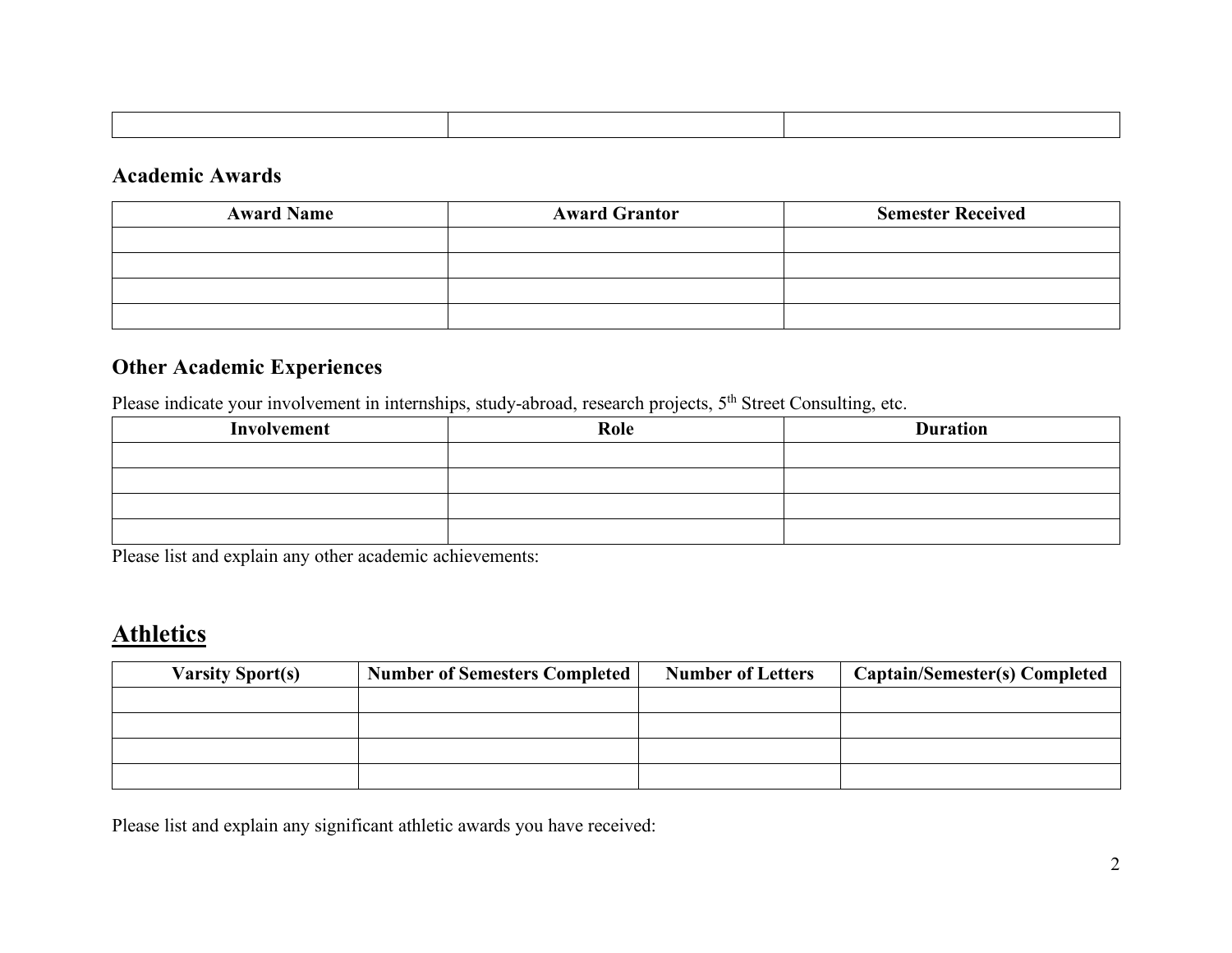# **Campus or Community Service, Social and Religious Activities and Campus Government**

#### **Student Government Association**

#### **Number of Semesters Competed**:

| <b>Office(s)</b> Held | <b>Number of Semesters Completed</b> |
|-----------------------|--------------------------------------|
|                       |                                      |
|                       |                                      |
|                       |                                      |
|                       |                                      |

#### **IFC or Panhellenic Council**

#### **Number of Semesters Completed**:

| <b>Office(s)</b> Held | <b>Number of Semesters Completed</b> |
|-----------------------|--------------------------------------|
|                       |                                      |
|                       |                                      |
|                       |                                      |
|                       |                                      |

#### **Social Sorority or Fraternity**

# **Name of Organization**: **Number of Semesters as a Member**:

| <b>Office(s)</b> Held | <b>Number of Semesters Completed</b> |
|-----------------------|--------------------------------------|
|                       |                                      |
|                       |                                      |
|                       |                                      |
|                       |                                      |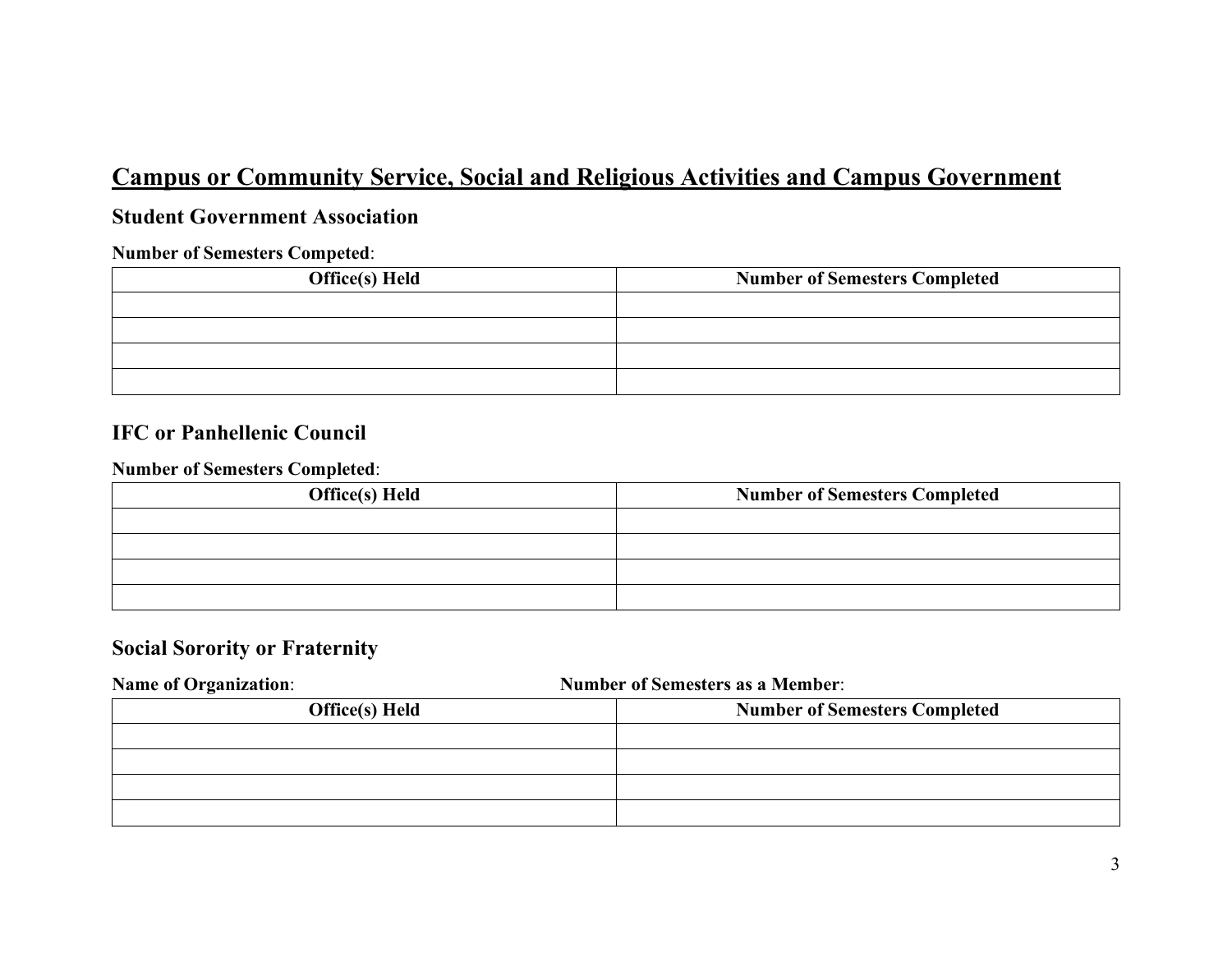#### **Residence Life**

| Role | Location | <b>Number of Semesters Completed</b> |
|------|----------|--------------------------------------|
|      |          |                                      |
|      |          |                                      |
|      |          |                                      |
|      |          |                                      |

#### **Pioneer Activities Council Member**

**Number of Semesters Completed**:

| <b>Office or Committee Held</b> | <b>Number of Semesters Completed</b> |
|---------------------------------|--------------------------------------|
|                                 |                                      |
|                                 |                                      |
|                                 |                                      |
|                                 |                                      |

## **Faculty/Student/Department Committee (i.e. Curriculum Committee, McDonough Student Advisory Council, etc.)**

| Committee | <b>Number of Semesters Completed</b> |  |
|-----------|--------------------------------------|--|
|           |                                      |  |
|           |                                      |  |
|           |                                      |  |
|           |                                      |  |

**Professional Department Club (i.e. American Marketing Association, Society of Petroleum Engineers, etc)**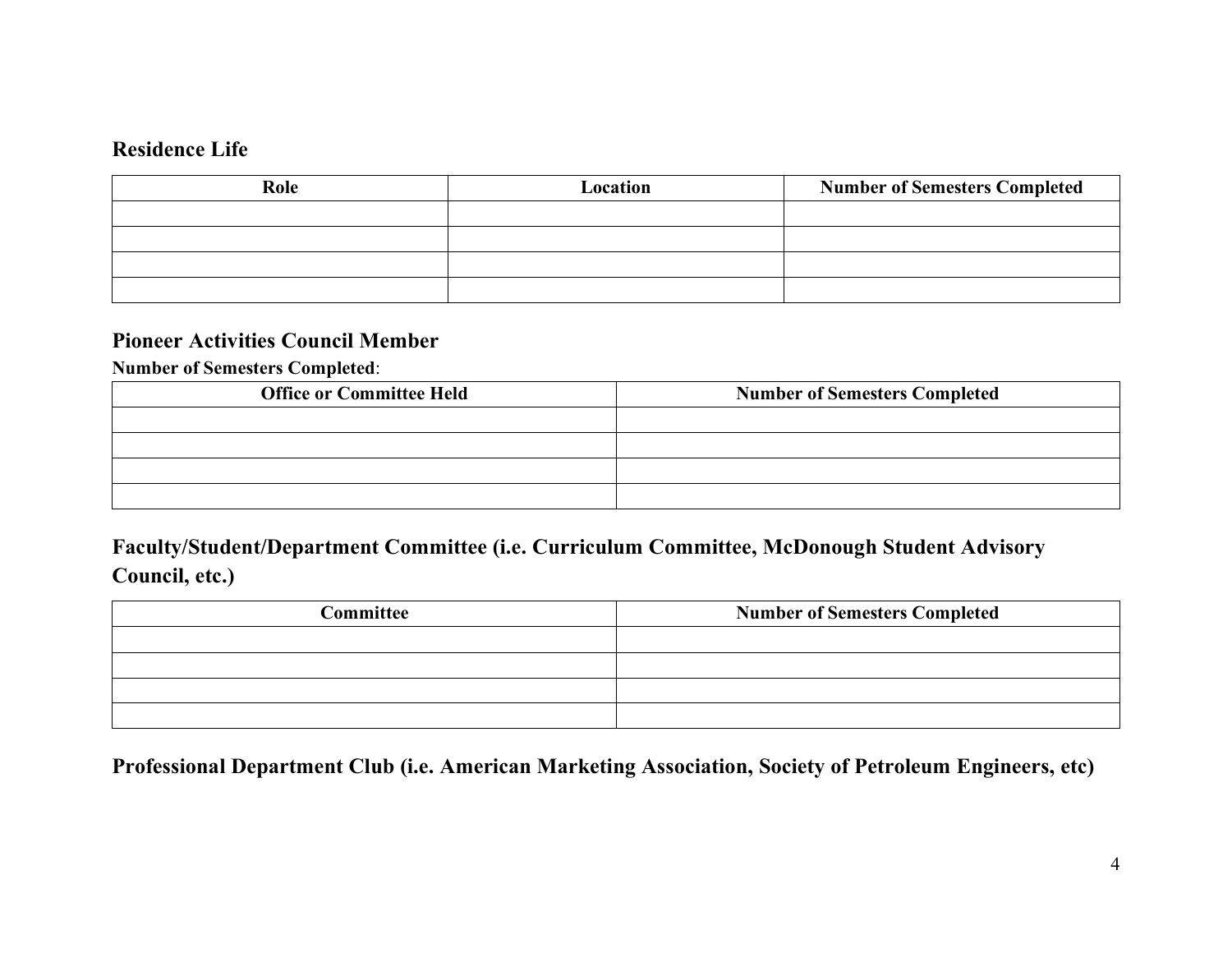| Club | <b>Number of Semesters Completed</b> | <b>Offices Held/Number of Semesters</b><br>Completed |
|------|--------------------------------------|------------------------------------------------------|
|      |                                      |                                                      |
|      |                                      |                                                      |
|      |                                      |                                                      |
|      |                                      |                                                      |

### **Other Clubs/Organizations (i.e. Biology Club, Chemistry Club, New York Time Leadership Fellows, etc.)**

| <b>Club/Organization</b> | <b>Number of Semesters</b><br>Completed | <b>Offices Held/Semesters</b><br>Completed | Hours per wk/mo/yr |
|--------------------------|-----------------------------------------|--------------------------------------------|--------------------|
|                          |                                         |                                            |                    |
|                          |                                         |                                            |                    |
|                          |                                         |                                            |                    |
|                          |                                         |                                            |                    |

# **Creative and Performing Arts**

#### **Theatre**

Please list all full-length productions you have been involved in and check your responsibilities for each production

| <b>Full Length Production</b> | (Please mark which of these responsibilities were yours in the given production) |  |                               | <b>Required for</b> |  |
|-------------------------------|----------------------------------------------------------------------------------|--|-------------------------------|---------------------|--|
|                               | <b>Assist. Dir.</b>   Major Role   Minor Role<br><b>Director</b>                 |  | <b>Other Responsibilities</b> | class               |  |
|                               |                                                                                  |  |                               |                     |  |
|                               |                                                                                  |  |                               |                     |  |
|                               |                                                                                  |  |                               |                     |  |
|                               |                                                                                  |  |                               |                     |  |

Please list other productions, responsibilities, or awards received through the Theatre Department (for example, major role in one-acts)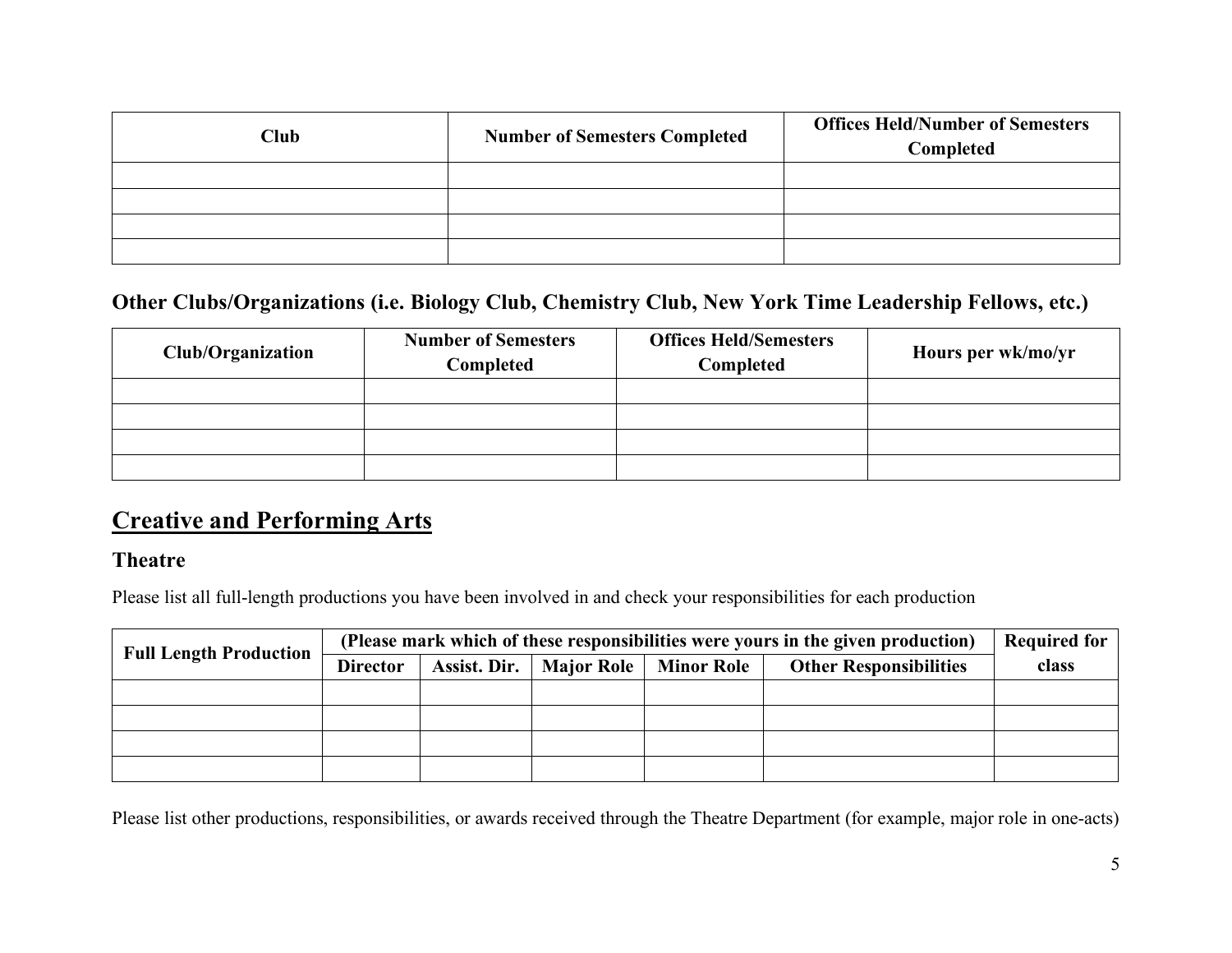#### **Music**

| <b>Ensemble Name</b> | <b>Number of Semesters</b><br>Completed | <b>Section Leader/Semester(s)</b> | <b>Offices held/Semesters</b><br>completed |
|----------------------|-----------------------------------------|-----------------------------------|--------------------------------------------|
|                      |                                         |                                   |                                            |
|                      |                                         |                                   |                                            |
|                      |                                         |                                   |                                            |
|                      |                                         |                                   |                                            |

Please list any awards associated with the Music Department that you have received:

Please list any committees or special assignments you have assisted with:

# **Journalism, Speech, and Mass Media**

Please indicate your involvement in the Marcolian, Mariettana, the Dept. of Strategic Communications and Marketing, etc.

| <b>Publication</b> | <b>Number of Semester Completed</b> | <b>Positions(s) held/Number of Semesters</b><br>Completed |
|--------------------|-------------------------------------|-----------------------------------------------------------|
|                    |                                     |                                                           |
|                    |                                     |                                                           |
|                    |                                     |                                                           |
|                    |                                     |                                                           |

### **Radio/Television**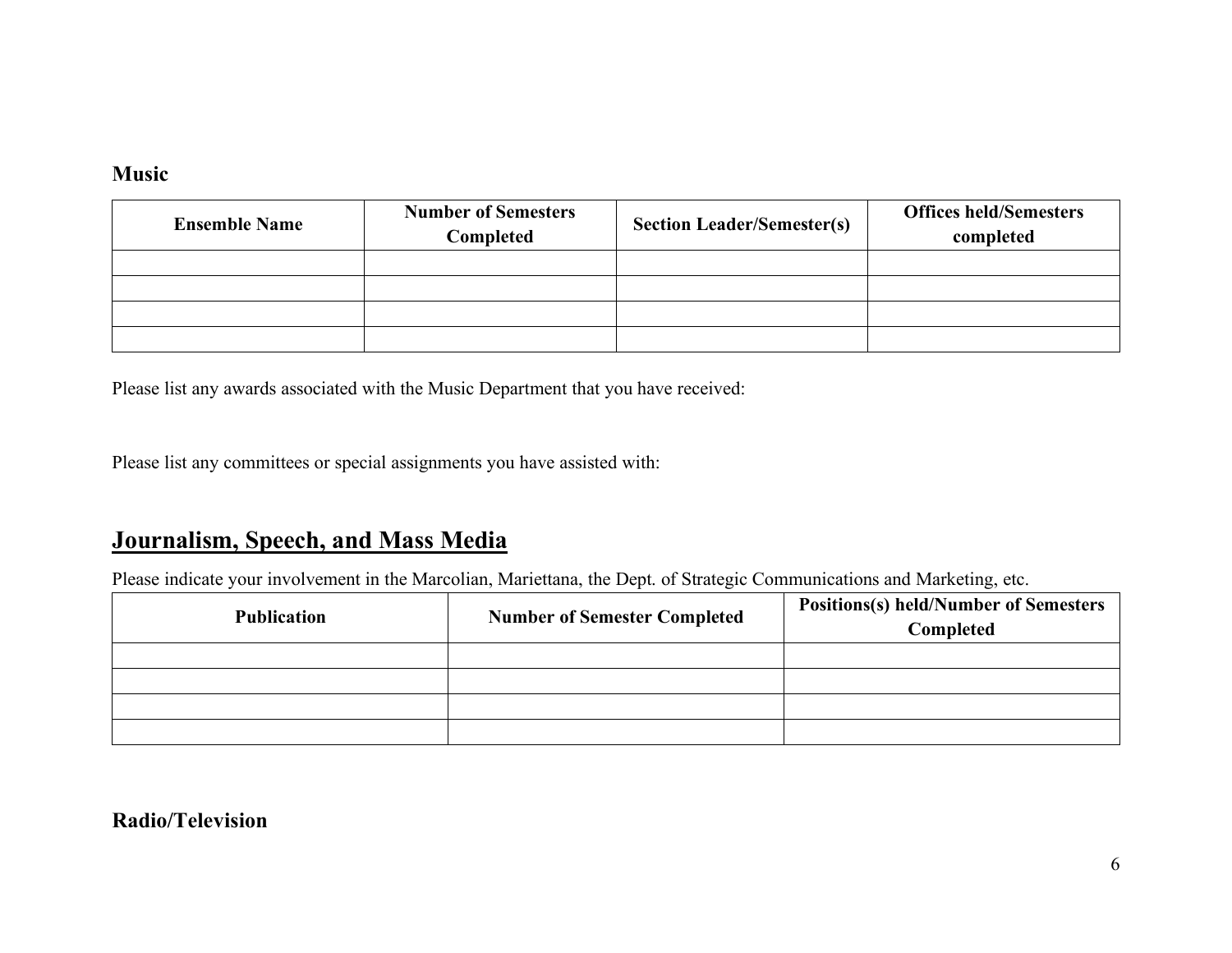Please put a mark on any roles you have had at the radio and television stations and indicate the year(s) you were in this role

| <b>Station Manager</b> | <b>Technical Staff</b> | <b>Program Producer</b> | Program<br>Supervisor | <b>Other Office (list)</b> | Semester(s) |
|------------------------|------------------------|-------------------------|-----------------------|----------------------------|-------------|
|                        |                        |                         |                       |                            |             |
|                        |                        |                         |                       |                            |             |
|                        |                        |                         |                       |                            |             |
|                        |                        |                         |                       |                            |             |

**Other Campus Leadership Experiences** (Not previously mentioned or associated with other organizations. These may include but are certainly not limited to, lab/teaching assistants, work-study positions, specialty programs/projects, HOME/PioSoar leader etc.)

| Name of Program, Committee, or<br>Group | <b>Number of Semesters</b> | Leadership role(s)/Number of<br><b>Semesters</b> |  |
|-----------------------------------------|----------------------------|--------------------------------------------------|--|
|                                         |                            |                                                  |  |
|                                         |                            |                                                  |  |
|                                         |                            |                                                  |  |
|                                         |                            |                                                  |  |

| <b>Volunteer Service</b><br><b>Experiences</b> | <b>Number of Hours Completed</b> | <b>Leadership Role(s)/Number</b><br>of Semesters | <b>Required for class/or</b><br>(Yes or No) |
|------------------------------------------------|----------------------------------|--------------------------------------------------|---------------------------------------------|
|                                                |                                  |                                                  |                                             |
|                                                |                                  |                                                  |                                             |
|                                                |                                  |                                                  |                                             |
|                                                |                                  |                                                  |                                             |